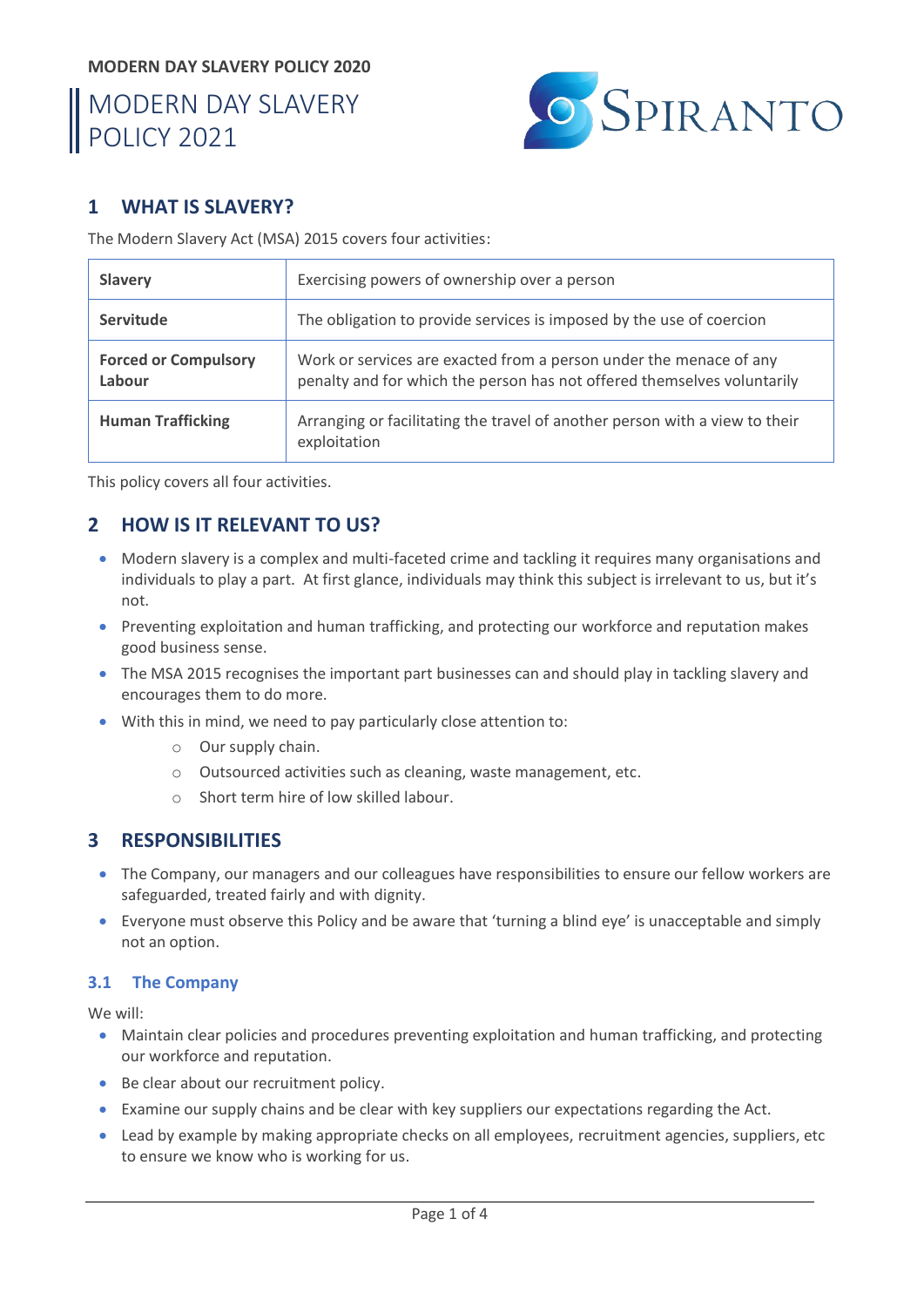- Seek to raise awareness so that our colleagues know what we are doing to promote their welfare.
- Make a clear statement that we take our responsibilities to our employees and our clients seriously

#### **3.2 Managers**

Managers will:

- Listen and be approachable to colleagues.
- Respond appropriately if they are told something that might indicate a colleague is in an exploitative situation.
- Remain alert to indicators of slavery (see [5.4](#page-2-0) [Identifying Slavery\)](#page-2-0).
- Raise the awareness and ensure all employees are provided a copy of this policy and be aware of their responsibilities.
- Use their experience and professional judgement to gauge situations.

## **3.3 Colleagues**

We all have responsibilities under this policy. Whatever your role or level of seniority, you must:

- Keep your eyes and ears open—if you suspect someone (a colleague or someone in our supply chain) is being controlled or forced by someone else to work or provide services, follow our reporting procedure (see [5.5](#page-3-0) [Reporting Slavery\)](#page-3-0).
- Follow our reporting procedure if a colleague tells you something you think might indicate they are or someone else is being exploited or ill-treated.
- Tell us if you think we can do more to prevent people from being exploited.

# **4 THE RISKS**

The principal areas of risk we face, related to slavery and human trafficking, include:

- Certain areas of the supply chain have been identified as being at a higher risk.
- Recruitment either through agencies or direct.

We manage these risk areas through our procedures set out in this policy.

# **5 OUR PROCEDURES**

## **5.1 Anti-Slavery Statement**

We make a clear statement that we take our responsibilities to our employees, people working within our supply chain and our clients seriously, and this is updated once a year.

## **5.2 Supply Chains**

We tell the companies we do business with, that we are not prepared to accept any form of exploitation.

From the date of this policy, all relevant supplier contracts will contain an anti-slavery clause. This clause, which flows down through all layers of our supply chain, prohibits suppliers and their employees from engaging in slavery or human trafficking.

We apply reasonable due diligence to risk assessing our supply chain and use the following mechanisms to do this:

• Supplier mapping initially performed on spend level and then industry sector to identify key vulnerabilities.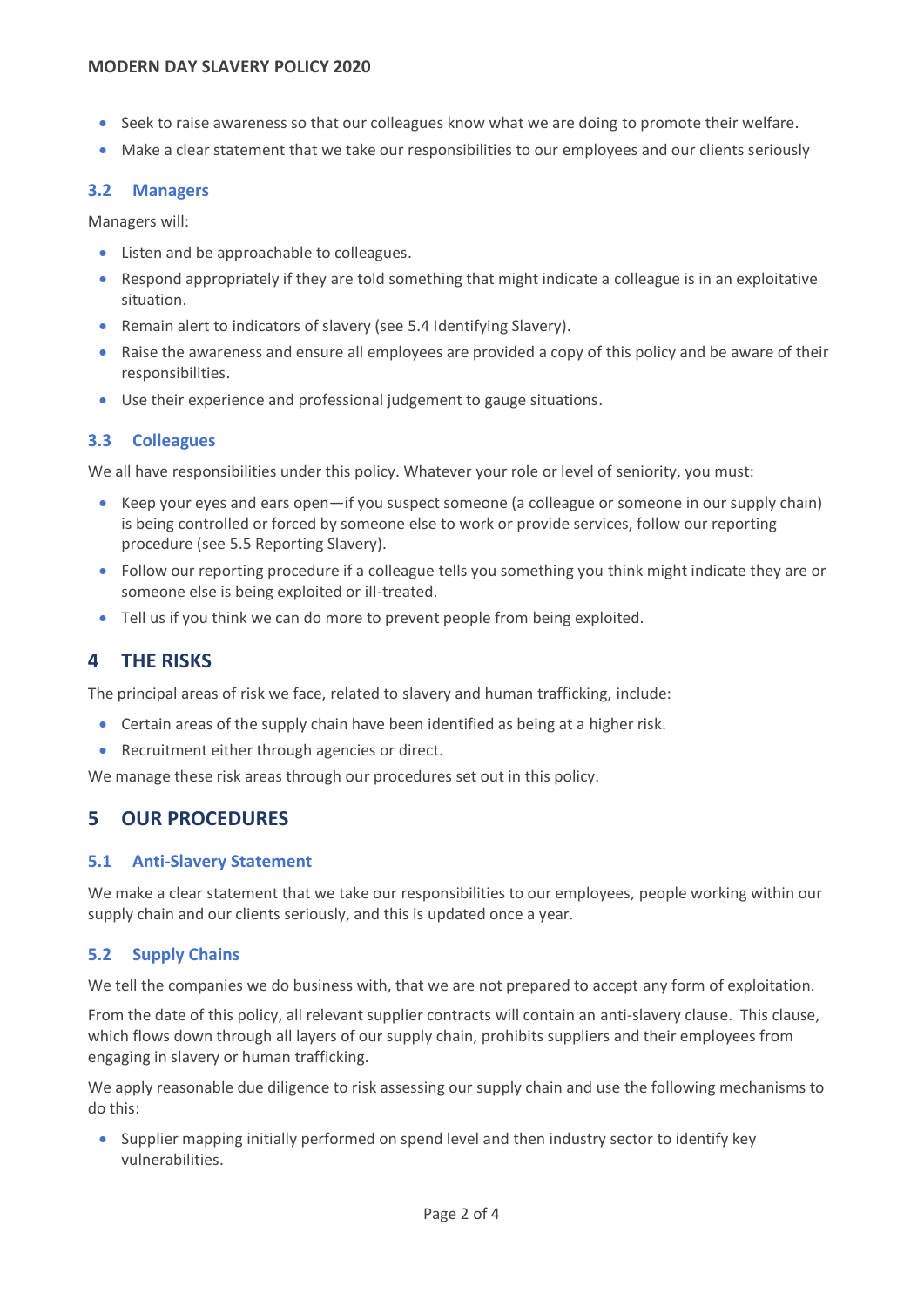- Risk Assessment of spend areas in relation to the supply chain and their propensity of historically proven risk.
- Training and knowledge sharing for key Procurement.
- Ensuring all suppliers deemed "at risk" are fully supportive to the aims of this policy, (including asking for copies of their Anti Modern Slavery Statement and Policies).
- If any issues are identified then this is escalated to the senior stakeholders in the business, with all methods of remediation to be available (up to and including exiting the relationship with the supplier).

#### **5.3 Recruitment**

#### 5.3.1 General Recruitment

- We always ensure all staff have a written contract of employment.
- We always ensure staff are legally able to work in the UK.
- We provide information to all new recruits on their statutory rights including sick pay, holiday pay and any other benefits they may be entitled to.

If, through our recruitment process, we suspect someone is being exploited, HR will be informed and action taken.

#### 5.3.2 When using Agencies

- The Company follows firm policy and only uses agreed specified reputable recruitment agencies.
- We expect all recruitment agencies with whom we engage to be:
	- o Fully compliant with the Modern Anti-Slavery Act 2015;
		- o Free from ethical ambiguities;
		- o Transparent, accountable and auditable.
- If the Company has reason to believe that any recruitment agency has failed to meet these standards, HR should be informed and any contracts with them would be terminated.
- We keep agents on the list under regular review

#### <span id="page-2-0"></span>**5.4 Identifying Slavery**

There is no typical victim, and some victims do not understand they have been exploited and are entitled to help and support.

However, the following key signs could indicate that someone may be a slavery or trafficking victim:

- The person is not in possession of their own passport, identification or travel documents.
- The person is acting as though they are being instructed or coached by someone else.
- They allow others to speak for them when spoken to directly.
- They are dropped off and collected from work.
- The person is withdrawn, or they appear frightened.
- The person does not seem to be able to contact friends or family freely.
- The person has limited social interaction or contact with people outside their immediate environment.

This list is not exhaustive.

Remember, a person may display a number of the trafficking indicators set out above but they may not necessarily be a victim of slavery or trafficking. Often you will build up a picture of the person's circumstances which may indicate something is not quite right.

If you have a suspicion, report it to the HR Department who will follow our reporting procedures.